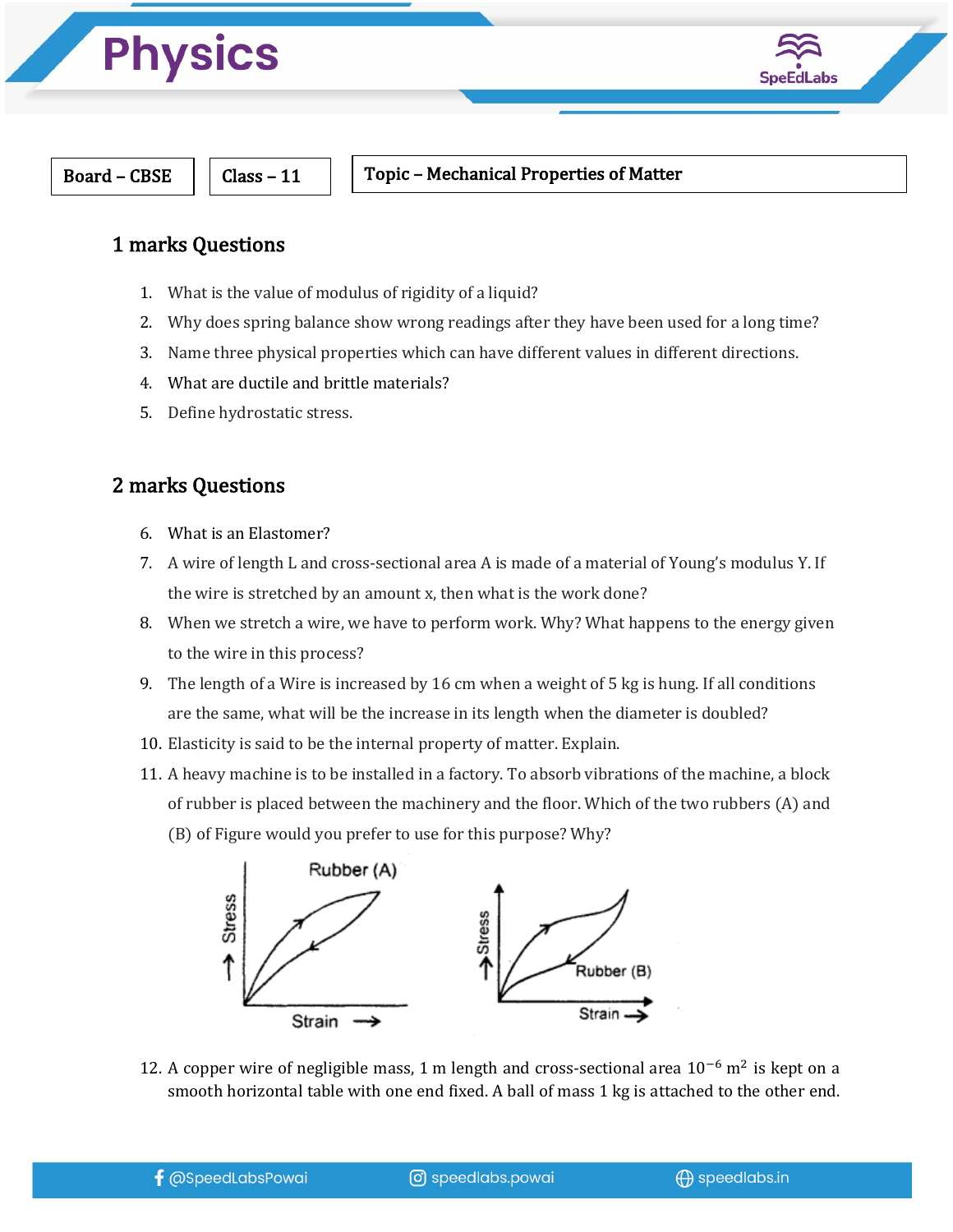The wire and the ball are rotating with an angular velocity of 20rad/s. If the elongation in the wire is  $10^{-3}$  m. If for the same wire as stated above, the angular velocity is increased to 100rad/s and the wire breaks down, find the breaking stress (in terms of  $10^{10}$  N/m<sup>2</sup>).

#### 3 marks Questions

**Physics** 

- 13. The length of a metallic wire is  $L_1$  when tension is  $T_1$  and  $L_2$  when tension is  $T_2$ . Find the original length of the wire.
- 14. A mass of 5 kg is hung from a copper wire of 1 mm diameter and 2 m in length. Calculate the extension produced. What should be the minimum diameter of the wire so that its elastic limit is not exceeded? Elastic limit for copper =  $1.5 \times 10^9$  dyne cm<sup>-2</sup>, Y for copper =  $1.1 \times$  $10^{12}$  dyne cm $-2$ .
- 15. Calculate the % increase in the length of a wire of diameter 2.5mm stretched by a force of 100 kg wt.? Y for the wire =  $12.5 \times 10^{11}$  dyne cm<sup>-2</sup>.
- 16. Estimate the maximum height of a mountain. Given that the elastic limit of a typical rock is  $3 \times 10^8$  N/m<sup>-2</sup> and the density of its rock is  $3 \times 10^{3}$  kg/m<sup>-3</sup>.
- 17. A copper wire of negligible mass, area of cross-section  $10^{-6}$  m<sup>2</sup>, and length 1 m are kept on a smooth horizontal table with one end fixed. A ball of mass 1 kg is attached to the other end. The wire and ball are rotating with an angular velocity of 20 rad  $s<sup>-1</sup>$ . If the elongation in the wire is  $10^{-3}$  m, then find Young's modulus.
- 18. Two rods of different materials having coefficients of linear expansion  $\alpha_1$  and  $\alpha_2$  and Young's modulus  $Y_1$  and  $Y_2$  respectively are fixed between two massive points and are heated such that they undergo the same increase in temperature. There is no bending in rods of  $\alpha_1$ :  $\alpha_2 = 2$ : 3 and thermal stresses produced in two rods are equal. Calculate the ratio  $Y_1: Y_2.$

#### 5 marks questions

19. A wire of density 9 g cm<sup>-3</sup> is stretched between two clamps 100 cm apart, while subjected to an extension of 0.05 cm. What is the lowest frequency of transverse vibrations in the wire, assuming  $Y = 9 \times 10^{11}$  dyne/cm<sup>2</sup>?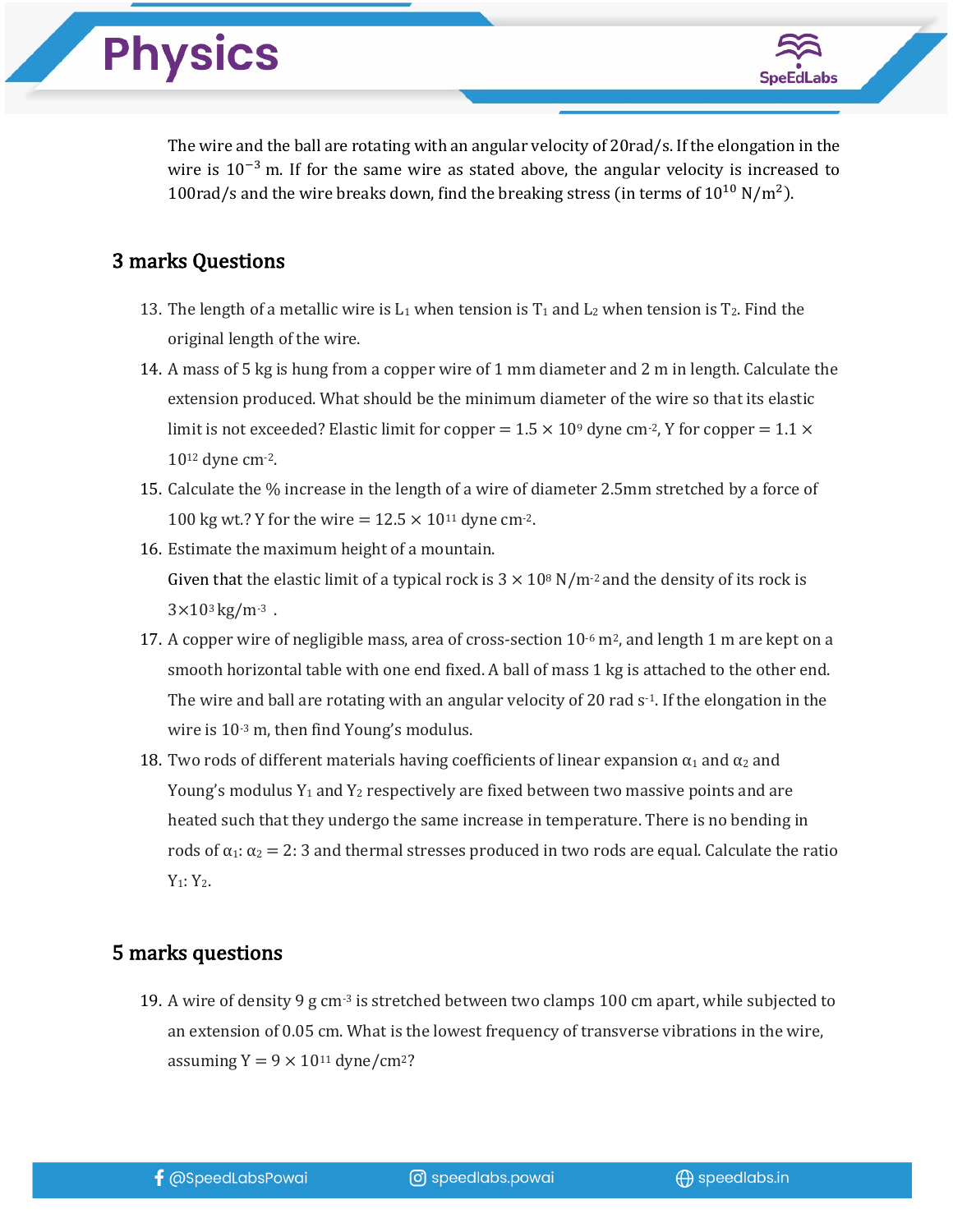# **Physics**



- 20. A wire loaded by the weight of density  $7.6$  g cm $3$  is found to measure 90 cm. On immersing the weight in water, the length decreases by  $0.18 \text{ cm}$ . Find the original length of the wire.
- 21. The rubber cord catapult has a cross-sectional area of 1  $mm<sup>2</sup>$  and a total unstretched length of 10 cm. It is stretched to 12 cm and then released through a projectile of the mass of 2 gm. Taking  $Y = 5 \times 10^8$  Nm<sup>-2</sup>, find tension in the cord and velocity of projection.
- 22. A steel wire with a cross-sectional area of 0.5 mm<sup>2</sup> is held between two fixed supports. If the tension in the wire is negligible and it is just taut at a temperature of 20°C. Determine the tension when the temperature falls to 0°C.  $Y = 21 \times 10^{11}$  dyne/cm<sup>2</sup> and coefficient of linear expansion is  $12 \times 10^{-6}$  per degree centigrade. Assume distance between two supports remains same.
- 23. A wire of radius r stretched without tension along a straight line is tightly fixed at points A and  $B$  as shown in the figure. What is the tension in the wire when it is pulled into the shape XYZ?

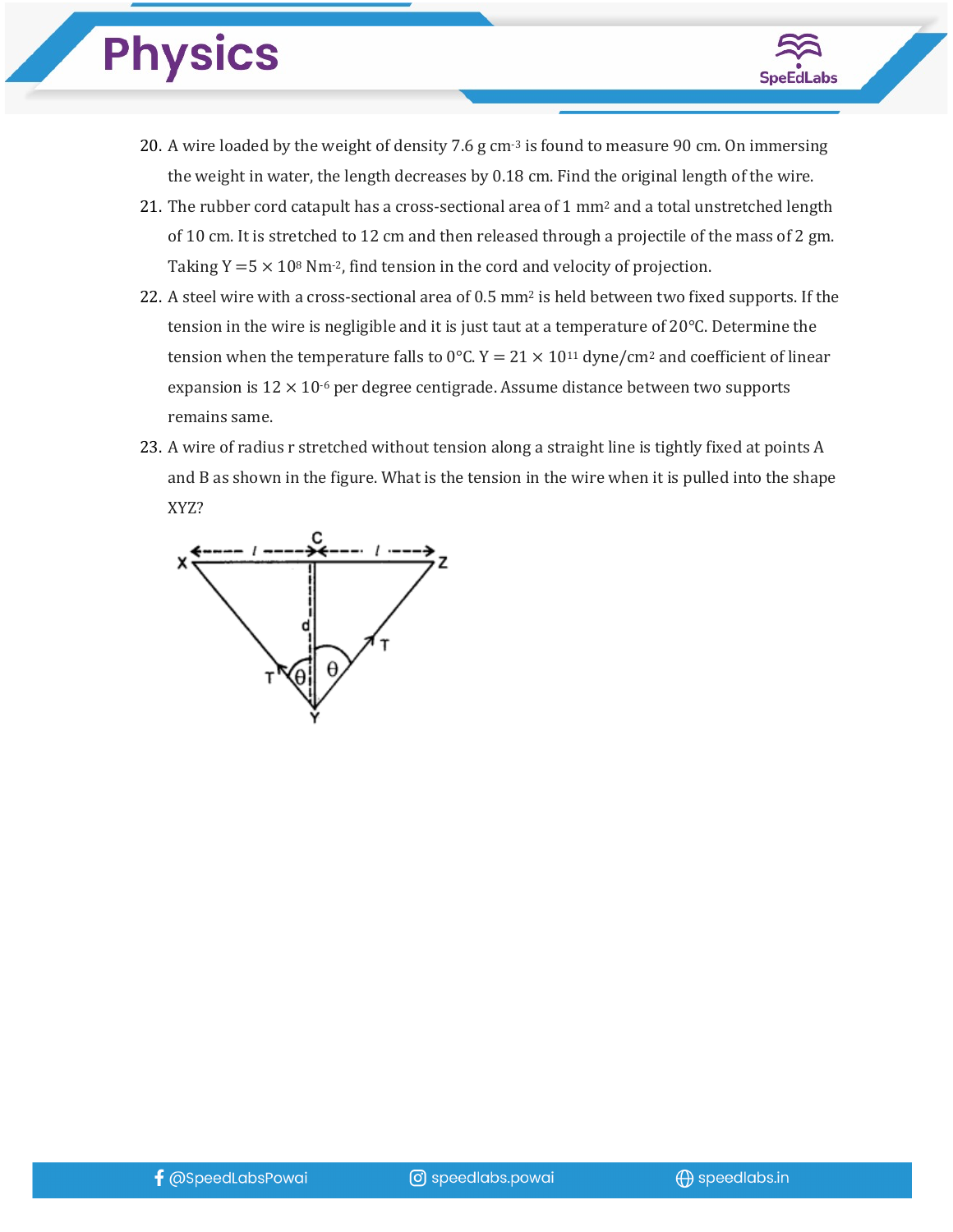## **Physics**



#### Answers:

- 1. Zero
- 2. Because of elastic fatigue.
- 3. Thermal conductivity, compressibility, and electrical conductivity.
- 4. Ductile materials are those materials which show large plastic range beyond elastic limit. eg: - copper, Iron Brittle materials are those materials which show very small plastic range beyond elastic limit. eg:- Cast Iron, Glass.
- 5. When a body is subjected to a uniform and equal force from all sides, then the corresponding stress is called hydrostatic stress.
- 6. An elastomer is a polymer with viscoelasticity (having both viscosity and elasticity) and very weak inter-molecular forces, generally having low Young's modulus and high failure strain compared with other materials.
- 7.  $W = \frac{YAx^2}{2L}$
- 8. In a normal situation, the atoms of a solid are at the locations of minimum potential energy. When we stretch a wire, the work has to be done against interatomic forces. This work is stored in the wire in the form of elastic potential energy.
- 9. 4 cm.
- 10. When a deforming force acts on a body, the atoms of the substances get displaced from their original positions. Due to this the configuration of the matter (substance) changes. The moment, the deforming force is removed, the atoms return to their original positions and hence the substance or matter regains its original configuration. Hence elasticity is said to be the internal property of matter.
- 11. B is preferred.
- 12. 1010 Nm-2
- 13.  $L = \frac{T_2 L_1 T_1 L_2}{T_2 T_1}$
- 14.  $d = 0.0645$  cm
- 15. 0.16%
- 16. h  $\approx$  10 km
- 17.  $4 \times 10^{11}$  N/m<sup>-2</sup>